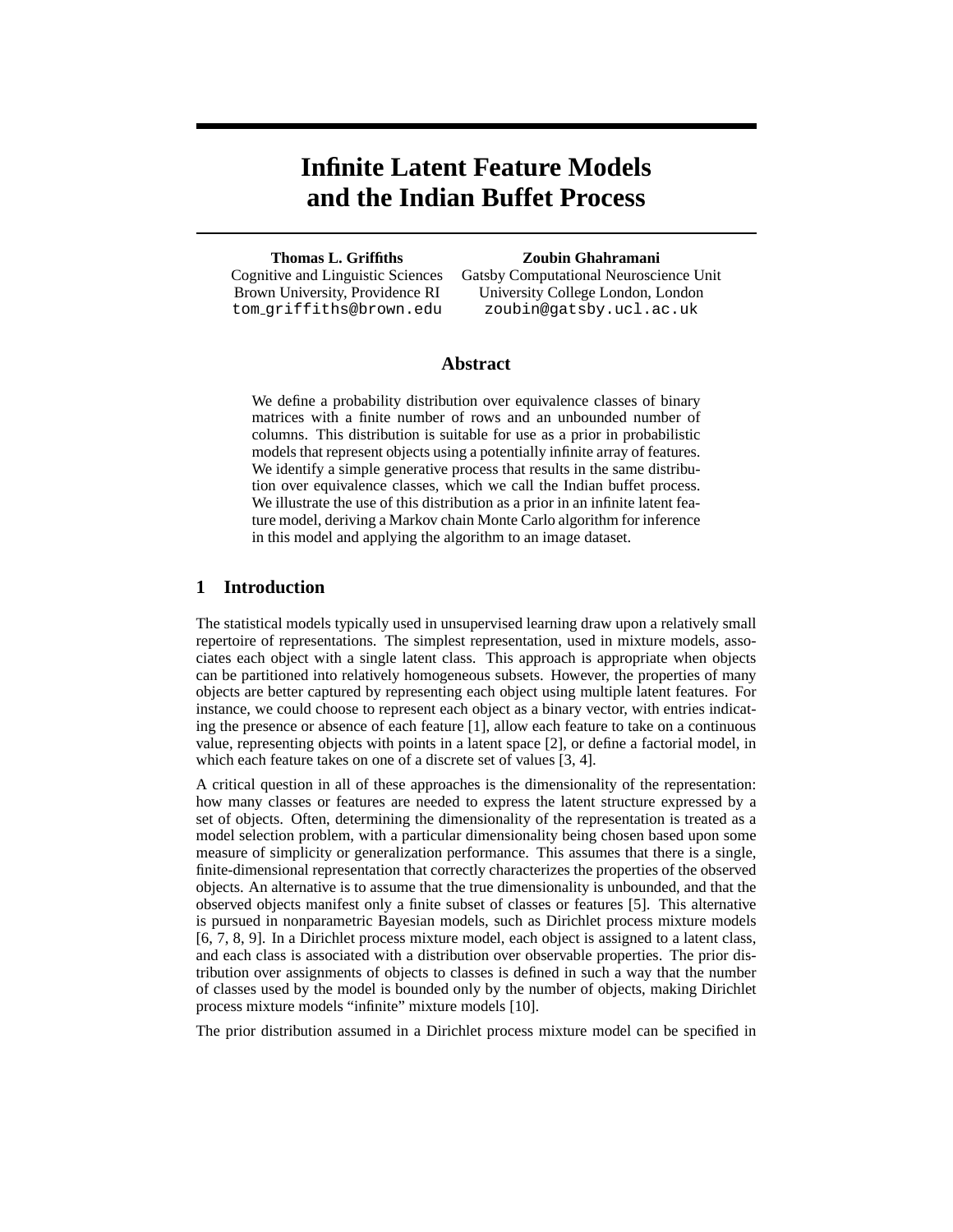terms of a sequential process called the Chinese restaurant process (CRP) [11, 12]. In the CRP, N customers enter a restaurant with infinitely many tables, each with infinite seating capacity. The *i*th customer chooses an already-occupied table k with probability  $\frac{m_k}{i-1+\alpha}$ , where  $m_k$  is the number of current occupants, and chooses a new table with probability  $\frac{\alpha}{i-1+\alpha}$ . Customers are *exchangeable* under this process: the probability of a particular seating arrangement depends only on the number of people at each table, and not the order in which they enter the restaurant.

If we replace customers with objects and tables with classes, the CRP specifies a distribution over partitions of objects into classes. A partition is a division of the set of  $N$  objects into subsets, where each object belongs to a single subset and the ordering of the subsets does not matter. Two assignments of objects to classes that result in the same division of objects correspond to the same partition. For example, if we had three objects, the class assignments  $\{c_1, c_2, c_3\} = \{1, 1, 2\}$  would correspond to the same partition as  $\{2, 2, 1\}$ , since all that differs between these two cases is the labels of the classes. A partition thus defines an equivalence class of assignment vectors.

The distribution over partitions implied by the CRP can be derived by taking the limit of the probability of the corresponding equivalence class of assignment vectors in a model where class assignments are generated from a multinomial distribution with a Dirichlet prior [9, 10]. In this paper, we derive an infinitely exchangeable distribution over infinite binary matrices by pursuing this strategy of taking the limit of a finite model. We also describe a stochastic process (the Indian buffet process, akin to the CRP) which generates this distribution. Finally, we demonstrate how this distribution can be used as a prior in statistical models in which each object is represented by a sparse subset of an unbounded number of features. Further discussion of the properties of this distribution, some generalizations, and additional experiments, are available in the longer version of this paper [13].

## **2 A distribution on infinite binary matrices**

In a latent feature model, each object is represented by a vector of latent feature values  $\mathbf{f}_i$ , and the observable properties of that object  $x_i$  are generated from a distribution determined by its latent features. Latent feature values can be continuous, as in principal component analysis (PCA) [2], or discrete, as in cooperative vector quantization (CVQ) [3, 4]. In the remainder of this section, we will assume that feature values are continuous. Using the matrix  $\mathbf{F} = \left[\mathbf{f}_1^T \ \mathbf{f}_2^T \ \cdots \ \mathbf{f}_N^T \right]^T$  to indicate the latent feature values for all N objects, the model is specified by a prior over features,  $p(\mathbf{F})$ , and a distribution over observed property matrices conditioned on those features,  $p(X|F)$ , where  $p(\cdot)$  is a probability density function. These distributions can be dealt with separately:  $p(\mathbf{F})$  specifies the number of features and the distribution over values associated with each feature, while  $p(X|F)$  determines how these features relate to the properties of objects. Our focus will be on  $p(\mathbf{F})$ , showing how such a prior can be defined without limiting the number of features.

We can break  $\bf{F}$  into two components: a binary matrix  $\bf{Z}$  indicating which features are possessed by each object, with  $z_{ik} = 1$  if object i has feature k and 0 otherwise, and a matrix V indicating the value of each feature for each object. F is the elementwise product of Z and  $V, F = Z \otimes V$ , as illustrated in Figure 1. In many latent feature models (e.g., PCA) objects have non-zero values on every feature, and every entry of Z is 1. In *sparse* latent feature models (e.g., sparse PCA [14, 15]) only a subset of features take on non-zero values for each object, and  $Z$  picks out these subsets. A prior on  $F$  can be defined by specifying priors for **Z** and **V**, with  $p(\mathbf{F}) = P(\mathbf{Z})p(\mathbf{V})$ , where  $P(\cdot)$  is a probability mass function. We will focus on defining a prior on **Z**, since the effective dimensionality of a latent feature model is determined by  $Z$ . Assuming that  $Z$  is sparse, we can define a prior for infinite latent feature models by defining a distribution over infinite binary matrices. Our discussion of the Chinese restaurant process provides two desiderata for such a distribution: objects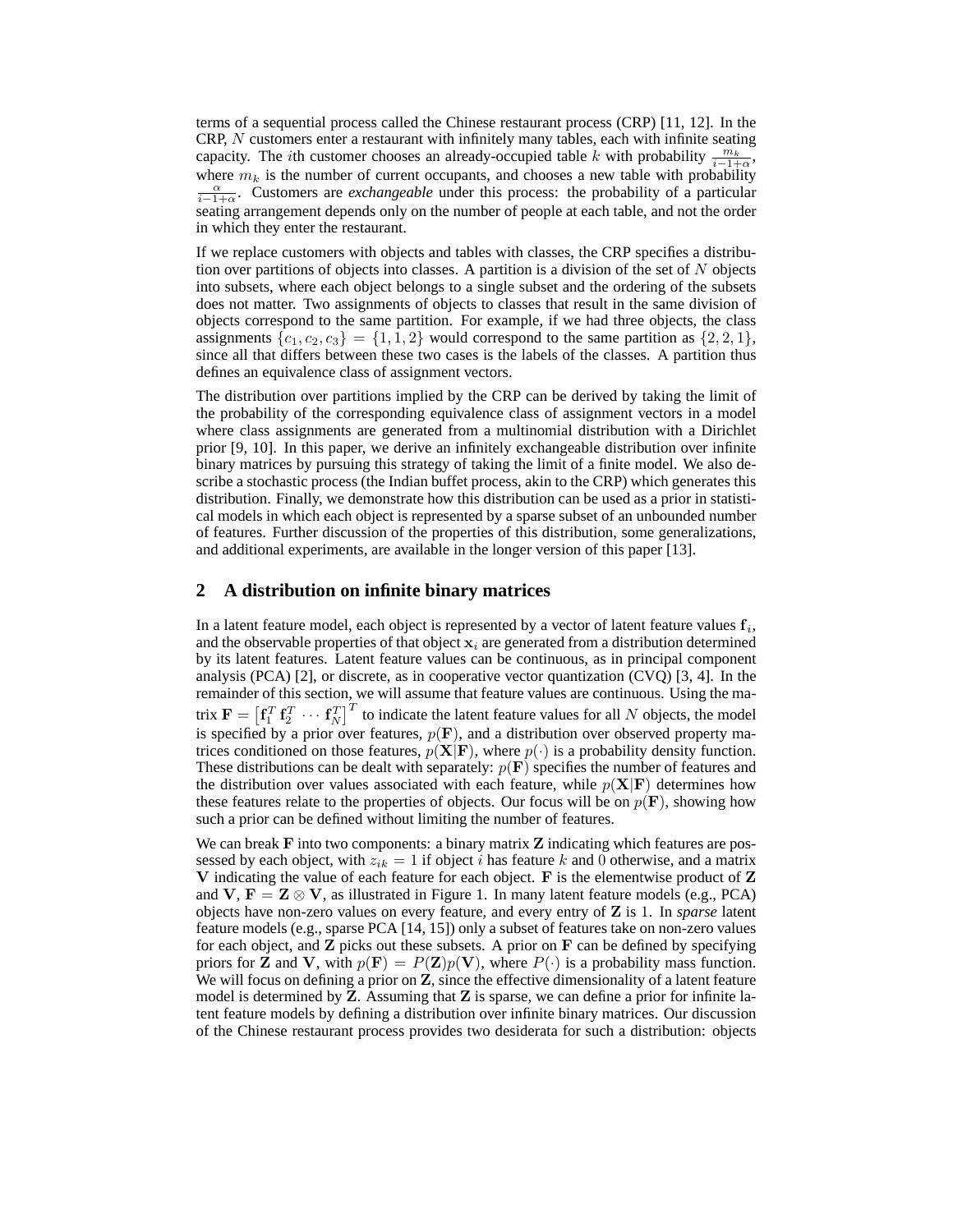

Figure 1: A binary matrix Z, as shown in (a), indicates which features take non-zero values. Elementwise multiplication of  $Z$  by a matrix  $V$  of continuous values produces a representation like (b). If V contains discrete values, we obtain a representation like (c).

should be exchangeable, and posterior inference should be tractable. It also suggests a method by which these desiderata can be satisfied: start with a model that assumes a finite number of features, and consider the limit as the number of features approaches infinity.

#### **2.1 A finite feature model**

We have  $N$  objects and  $K$  features, and the possession of feature  $k$  by object  $i$  is indicated by a binary variable  $z_{ik}$ . The  $z_{ik}$  form a binary  $N \times K$  feature matrix, **Z**. Assume that each object possesses feature k with probability  $\pi_k$ , and that the features are generated independently. Under this model, the probability of **Z** given  $\pi = {\pi_1, \pi_2, ..., \pi_K}$ , is

$$
P(\mathbf{Z}|\pi) = \prod_{k=1}^{K} \prod_{i=1}^{N} P(z_{ik}|\pi_k) = \prod_{k=1}^{K} \pi_k^{m_k} (1 - \pi_k)^{N - m_k},
$$
 (1)

where  $m_k = \sum_{i=1}^{N} z_{ik}$  is the number of objects possessing feature k. We can define a prior on  $\pi$  by assuming that each  $\pi_k$  follows a beta distribution, to give

$$
\pi_k \mid \alpha \sim \text{Beta}(\frac{\alpha}{K}, 1)
$$
  

$$
z_{ik} \mid \pi_k \sim \text{Bernoulli}(\pi_k)
$$

Each  $z_{ik}$  is independent of all other assignments, conditioned on  $\pi_k$ , and the  $\pi_k$  are generated independently. We can integrate out  $\pi$  to obtain the probability of **Z**, which is

$$
P(\mathbf{Z}) = \prod_{k=1}^{K} \frac{\frac{\alpha}{K} \Gamma(m_k + \frac{\alpha}{K}) \Gamma(N - m_k + 1)}{\Gamma(N + 1 + \frac{\alpha}{K})}.
$$
 (2)

This distribution is exchangeable, since  $m_k$  is not affected by the ordering of the objects.

#### **2.2 Equivalence classes**

In order to find the limit of the distribution specified by Equation 2 as  $K \to \infty$ , we need to define equivalence classes of binary matrices – the analogue of partitions for class assignments. Our equivalence classes will be defined with respect to a function on binary matrices,  $\text{log}(·)$ . This function maps binary matrices to *left-ordered* binary matrices.  $\text{log}(Z)$  is obtained by ordering the columns of the binary matrix Z from left to right by the magnitude of the binary number expressed by that column, taking the first row as the most significant bit. The left-ordering of a binary matrix is shown in Figure 2. In the first row of the leftordered matrix, the columns for which  $z_{1k} = 1$  are grouped at the left. In the second row, the columns for which  $z_{2k} = 1$  are grouped at the left of the sets for which  $z_{1k} = 1$ . This grouping structure persists throughout the matrix.

The *history* of feature k at object i is defined to be  $(z_{1k}, \ldots, z_{(i-1)k})$ . Where no object is specified, we will use *history* to refer to the full history of feature  $k$ ,  $(z_{1k},...,z_{Nk})$ . We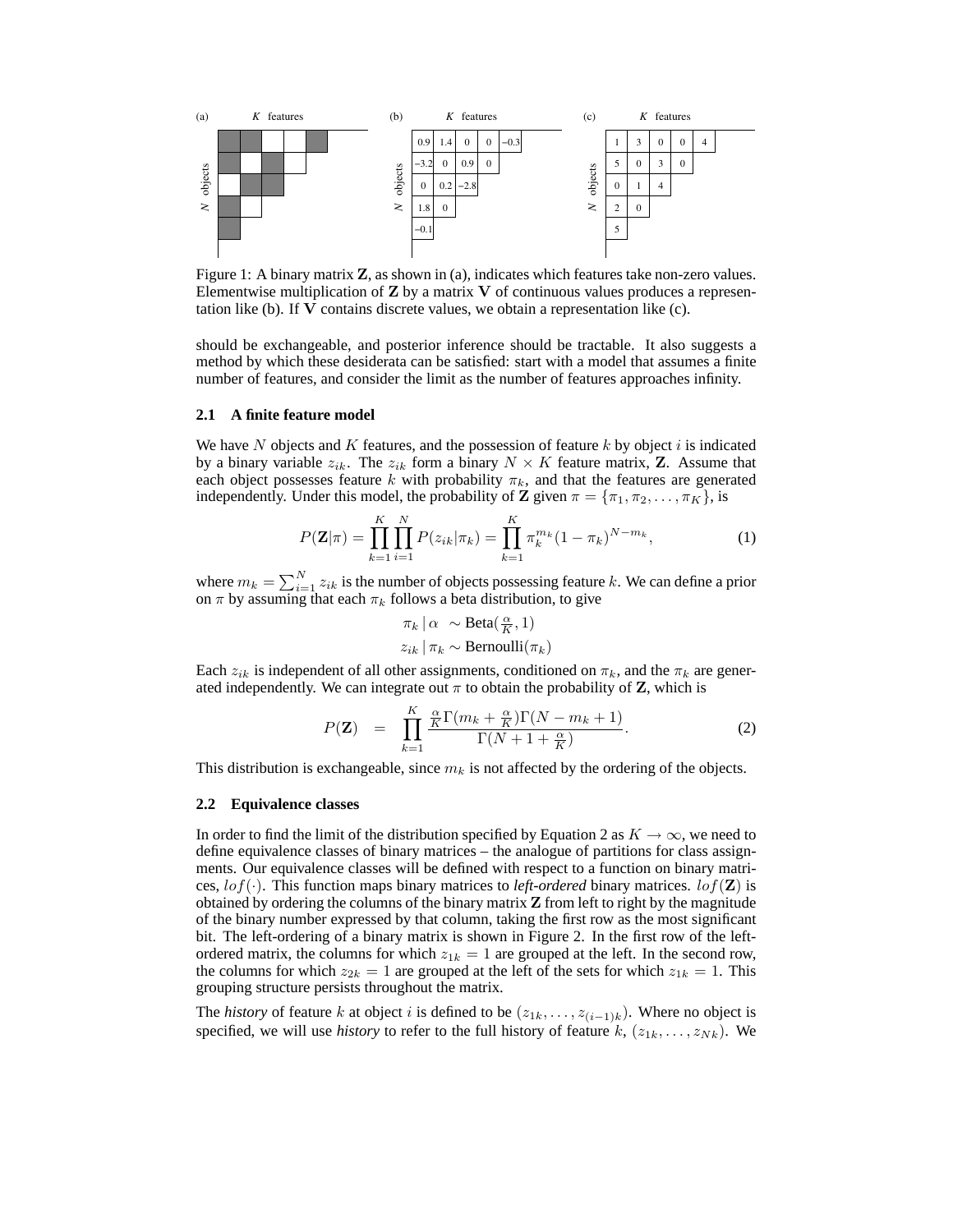

Figure 2: Left-ordered form. A binary matrix is transformed into a left-ordered binary matrix by the function  $lof(\cdot)$ . The entries in the left-ordered matrix were generated from the Indian buffet process with  $\alpha = 10$ . Empty columns are omitted from both matrices.

will individuate the histories of features using the decimal equivalent of the binary numbers corresponding to the column entries. For example, at object 3, features can have one of four histories: 0, corresponding to a feature with no previous assignments, 1, being a feature for which  $z_{2k} = 1$  but  $z_{1k} = 0$ , 2, being a feature for which  $z_{1k} = 1$  but  $z_{2k} = 0$ , and 3, being a feature possessed by both previous objects were assigned.  $K_h$  will denote the number of features possessing the history h, with  $K_0$  being the number of features for which  $m_k = 0$ and  $K_{+} = \sum_{h=1}^{2^{N}-1} K_{h}$  being the number of features for which  $m_{k} > 0$ , so  $K = K_{0} + K_{+}$ . Two binary matrices Y and Z are lof-equivalent if  $lof(Y) = lof(Z)$ . The lofequivalence class of a binary matrix  $Z$ , denoted  $[Z]$ , is the set of binary matrices that are  $lof$ -equivalent to Z.  $lof$ -equivalence classes play the role for binary matrices that partitions play for assignment vectors: they collapse together all binary matrices (assignment vectors) that differ only in column ordering (class labels).  $\log t$ -equivalence classes are preserved through permutation of the rows or the columns of a matrix, provided the same permutations are applied to the other members of the equivalence class. Performing inference at the level of *lof*-equivalence classes is appropriate in models where feature order is not identifiable, with  $p(X|F)$  being unaffected by the order of the columns of F. Any model in which the probability of  $X$  is specified in terms of a linear function of  $F$ , such as PCA or CVQ, has this property. The cardinality of the  $\text{log}$ -equivalence class [Z] is  $\binom{K}{K_0...K_{2N-1}} = \frac{K!}{\prod_{h=0}^{2N-1} K_h!}$ , where  $K_h$  is the number of columns with full history h.

### **2.3 Taking the infinite limit**

Under the distribution defined by Equation 2, the probability of a particular  $\log \frac{1}{f}$ -equivalence class of binary matrices, [Z], is

$$
P([\mathbf{Z}]) = \sum_{\mathbf{Z} \in [\mathbf{Z}]} P(\mathbf{Z}) = \frac{K!}{\prod_{h=0}^{2^N - 1} K_h!} \prod_{k=1}^K \frac{\frac{\alpha}{K} \Gamma(m_k + \frac{\alpha}{K}) \Gamma(N - m_k + 1)}{\Gamma(N + 1 + \frac{\alpha}{K})}.
$$
 (3)

Rearranging terms, and using the fact that  $\Gamma(x) = (x - 1)\Gamma(x - 1)$  for  $x > 1$ , we can compute the limit of  $P([Z])$  as K approaches infinity

$$
\lim_{K \to \infty} \frac{\alpha^{K_{+}}}{\prod_{h=1}^{2^{N}-1} K_{h}!} \cdot \frac{K!}{K_{0}! K^{K_{+}}} \cdot \left(\frac{N!}{\prod_{j=1}^{N} (j + \frac{\alpha}{K})}\right)^{K} \cdot \prod_{k=1}^{K_{+}} \frac{(N - m_{k})! \prod_{j=1}^{m_{k}-1} (j + \frac{\alpha}{K})}{N!}
$$
\n
$$
= \frac{\alpha^{K_{+}}}{\prod_{h=1}^{2^{N}-1} K_{h}!} \cdot 1 \cdot \exp\{-\alpha H_{N}\} \cdot \prod_{k=1}^{K_{+}} \frac{(N - m_{k})!(m_{k} - 1)!}{N!}, \quad (4)
$$

where  $H_N$  is the Nth harmonic number,  $H_N = \sum_{j=1}^N \frac{1}{j}$ . This distribution is infinitely exchangeable, since neither  $K_h$  nor  $m_k$  are affected by the ordering on objects. Technical details of this limit are provided in [13].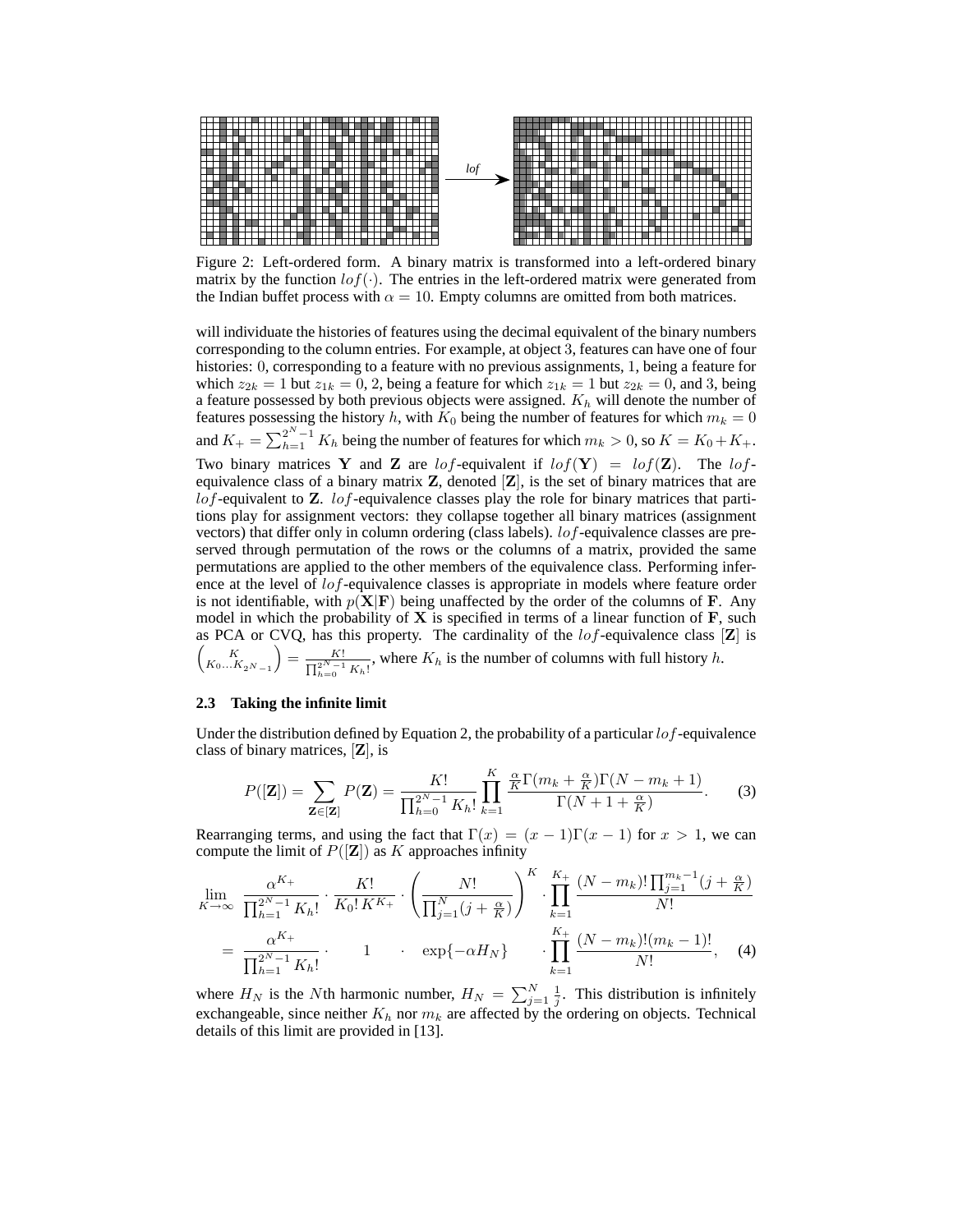#### **2.4 The Indian buffet process**

The probability distribution defined in Equation 4 can be derived from a simple stochastic process. Due to the similarity to the Chinese restaurant process, we will also use a culinary metaphor, appropriately adjusted for geography. Indian restaurants in London offer buffets with an apparently infinite number of dishes. We will define a distribution over infinite binary matrices by specifying how customers (objects) choose dishes (features).

In our Indian buffet process (IBP), N customers enter a restaurant one after another. Each customer encounters a buffet consisting of infinitely many dishes arranged in a line. The first customer starts at the left of the buffet and takes a serving from each dish, stopping after a Poisson( $\alpha$ ) number of dishes. The *i*th customer moves along the buffet, sampling dishes in proportion to their popularity, taking dish k with probability  $\frac{m_k}{i}$ , where  $m_k$  is the number of previous customers who have sampled that dish. Having reached the end of all previous sampled dishes, the *i*th customer then tries a Poisson( $\frac{\alpha}{i}$ ) number of new dishes. We can indicate which customers chose which dishes using a binary matrix  $Z$  with  $N$  rows and infinitely many columns, where  $z_{ik} = 1$  if the *i*th customer sampled the *k*th dish.

Using  $K_1^{(i)}$  to indicate the number of new dishes sampled by the *i*th customer, the probability of any particular matrix being produced by the IBP is

$$
P(\mathbf{Z}) = \frac{\alpha^{K_{+}}}{\prod_{i=1}^{N} K_{1}^{(i)}!} \exp\{-\alpha H_{N}\} \prod_{k=1}^{K_{+}} \frac{(N - m_{k})!(m_{k} - 1)!}{N!}.
$$
 (5)

The matrices produced by this process are generally not in left-ordered form. These matrices are also not ordered arbitrarily, because the Poisson draws always result in choices of new dishes that are to the right of the previously sampled dishes. Customers are not exchangeable under this distribution, as the number of dishes counted as  $K_1^{(i)}$  depends upon the order in which the customers make their choices. However, if we only pay attention to the lof-equivalence classes of the matrices generated by this process, we obtain the infinitely exchangeable distribution  $P([\mathbf{Z}])$  given by Equation 4:  $\frac{\prod_{i=1}^{N} K_1^{(i)}!}{\prod_{i=1}^{2^{N}-1} K_{h}!}$  matrices generated via this process map to the same left-ordered form, and  $P([\mathbf{Z}])$  is obtained by multiplying  $P(\mathbf{Z})$  from Equation 5 by this quantity. A similar but slightly more complicated process can be defined to produce left-ordered matrices directly [13].

#### **2.5 Conditional distributions**

To define a Gibbs sampler for models using the IBP, we need to know the conditional distribution on feature assignments,  $P(z_{ik} = 1|\mathbf{Z}_{-(ik)})$ . In the finite model, where  $P(\mathbf{Z})$ is given by Equation 2, it is straightforward to compute this conditional distribution for any  $z_{ik}$ . Integrating over  $\pi_k$  gives

$$
P(z_{ik}=1|\mathbf{z}_{-i,k})=\frac{m_{-i,k}+\frac{\alpha}{K}}{N+\frac{\alpha}{K}},\tag{6}
$$

where  $z_{-i,k}$  is the set of assignments of other objects, not including i, for feature k, and  $m_{-i,k}$  is the number of objects possessing feature k, not including i. We need only condition on  $z_{-i,k}$  rather than  $Z_{-(ik)}$  because the columns of the matrix are independent.

In the infinite case, we can derive the conditional distribution from the (exchangeable) IBP. Choosing an ordering on objects such that the ith object corresponds to the last customer to visit the buffet, we obtain

$$
P(z_{ik}=1|\mathbf{z}_{-i,k})=\frac{m_{-i,k}}{N},\qquad(7)
$$

for any k such that  $m_{-i,k} > 0$ . The same result can be obtained by taking the limit of Equation 6 as  $K \to \infty$ . The number of new features associated with object i should be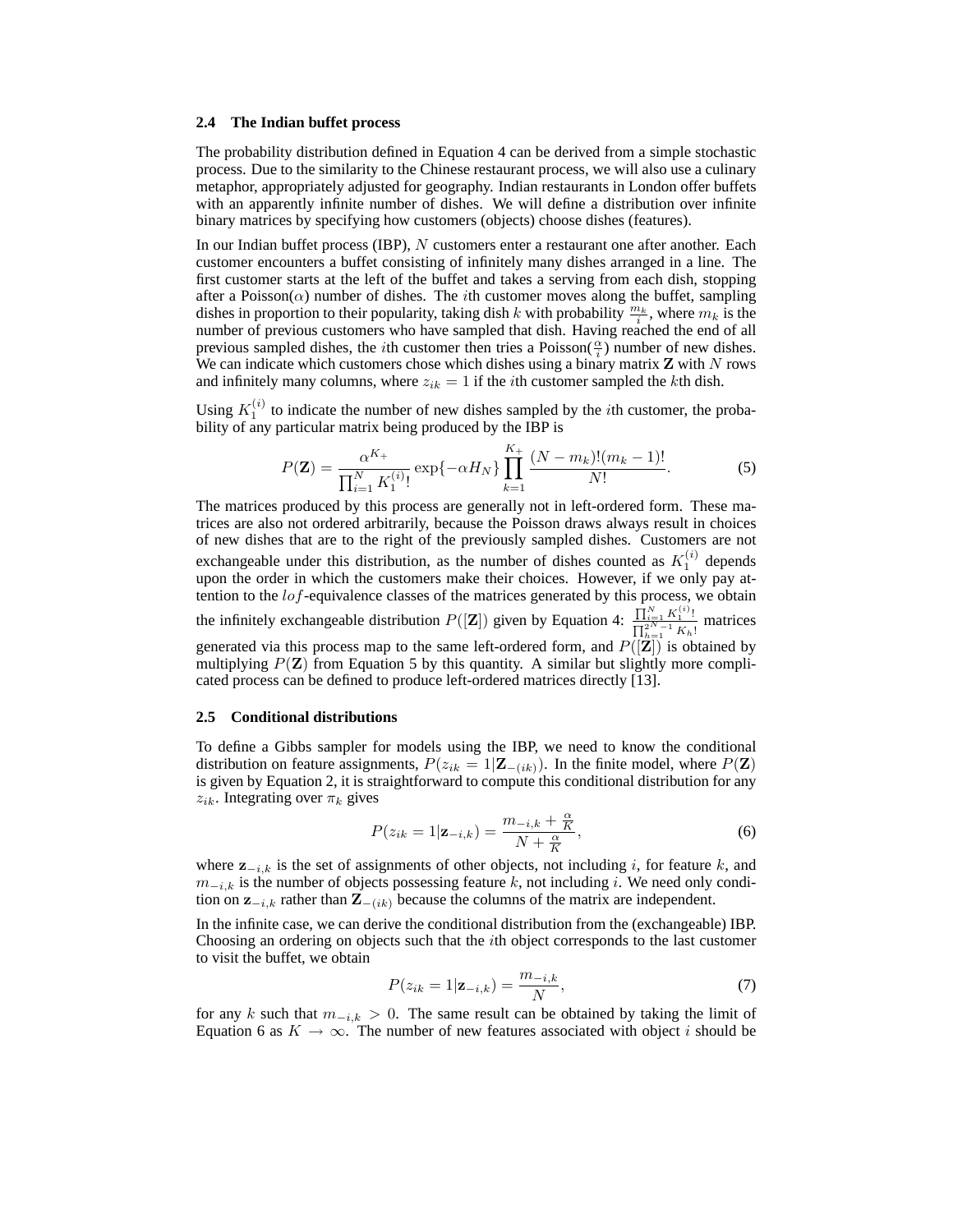drawn from a Poisson( $\frac{\alpha}{N}$ ) distribution. This can also be derived from Equation 6, using the same kind of limiting argument as that presented above.

### **3 A linear-Gaussian binary latent feature model**

To illustrate how the IBP can be used as a prior in models for unsupervised learning, we derived and tested a linear-Gaussian latent feature model in which the features are binary. In this case the feature matrix  $\bf{F}$  reduces to the binary matrix  $\bf{Z}$ . As above, we will start with a finite model and then consider the infinite limit.

In our finite model, the D-dimensional vector of properties of an object  $i$ ,  $x_i$  is generated from a Gaussian distribution with mean  $z_i$  A and covariance matrix  $\Sigma_X = \sigma_X^2 I$ , where  $z_i$  is a K-dimensional binary vector, and **A** is a  $K \times D$  matrix of weights. In matrix notation,  $E[\mathbf{X}] = \mathbf{Z} \mathbf{A}$ . If  $\mathbf{Z}$  is a feature matrix, this is a form of binary factor analysis. The distribution of X given Z, A, and  $\sigma_X$  is matrix Gaussian with mean ZA and covariance matrix  $\sigma_X^2 I$ , where I is the identity matrix. The prior on A is also matrix Gaussian, with mean 0 and covariance matrix  $\sigma_A^2 I$ . Integrating out **A**, we have

$$
p(\mathbf{X}|\mathbf{Z}, \sigma_X, \sigma_A) = \frac{1}{(2\pi)^{ND/2} \sigma_X^{(N-K)D} \sigma_A^{KD} |\mathbf{Z}^T \mathbf{Z} + \frac{\sigma_X^2}{\sigma_A^2} \mathbf{I}|^{D/2}}
$$
  
\n
$$
\exp\{-\frac{1}{2\sigma_X^2} \text{tr}(\mathbf{X}^T (\mathbf{I} - \mathbf{Z}(\mathbf{Z}^T \mathbf{Z} + \frac{\sigma_X^2}{\sigma_A^2} \mathbf{I})^{-1} \mathbf{Z}^T) \mathbf{X})\}.
$$
 (8)

This result is intuitive: the exponentiated term is the difference between the inner product of  $X$  and its projection onto the space spanned by  $Z$ , regularized to an extent determined by the ratio of the variance of the noise in  $X$  to the variance of the prior on  $A$ . It follows that  $p(X|Z, \sigma_X, \sigma_A)$  depends only on the non-zero columns of Z, and thus remains welldefined when we take the limit as  $K \to \infty$  (for more details see [13]).

We can define a Gibbs sampler for this model by computing the full conditional distribution

$$
P(z_{ik}|\mathbf{X}, \mathbf{Z}_{-(i,k)}, \sigma_X, \sigma_A) \propto p(\mathbf{X}|\mathbf{Z}, \sigma_X, \sigma_A) P(z_{ik}|\mathbf{z}_{-i,k}).
$$
\n(9)

The two terms on the right hand side can be evaluated using Equations 8 and 7 respectively. The Gibbs sampler is then straightforward. Assignments for features for which  $m_{-i,k} > 0$ are drawn from the distribution specified by Equation 9. The distribution over the number of new features for each object can be approximated by truncation, computing probabilities for a range of values of  $K_1^{(i)}$  up to an upper bound. For each value,  $p(\mathbf{X}|\mathbf{Z}, \sigma_X, \sigma_A)$  can be computed from Equation 8, and the prior on the number of new features is Poisson( $\frac{\alpha}{N}$ ).

We will demonstrate this Gibbs sampler for the infinite binary linear-Gaussian model on a dataset consisting of 100 240  $\times$  320 pixel images. We represented each image,  $\mathbf{x}_i$ , using a 100-dimensional vector corresponding to the weights of the mean image and the first 99 principal components. Each image contained up to four everyday objects – a \$20 bill, a Klein bottle, a prehistoric handaxe, and a cellular phone. Each object constituted a single latent feature responsible for the observed pixel values. The images were generated by sampling a feature vector,  $z_i$ , from a distribution under which each feature was present with probability 0.5, and then taking a photograph containing the appropriate objects using a LogiTech digital webcam. Sample images are shown in Figure 3 (a).

The Gibbs sampler was initialized with  $K_{+} = 1$ , choosing the feature assignments for the first column by setting  $z_{i1} = 1$  with probability 0.5.  $\sigma_A$ ,  $\sigma_X$ , and  $\alpha$  were initially set to 0.5, 1.7, and 1 respectively, and then sampled by adding Metropolis steps to the MCMC algorithm. Figure 3 shows trace plots for the first 1000 iterations of MCMC for the number of features used by at least one object,  $K_{+}$ , and the model parameters  $\sigma_A$ ,  $\sigma_X$ , and  $\alpha$ . All of these quantities stabilized after approximately 100 iterations, with the algorithm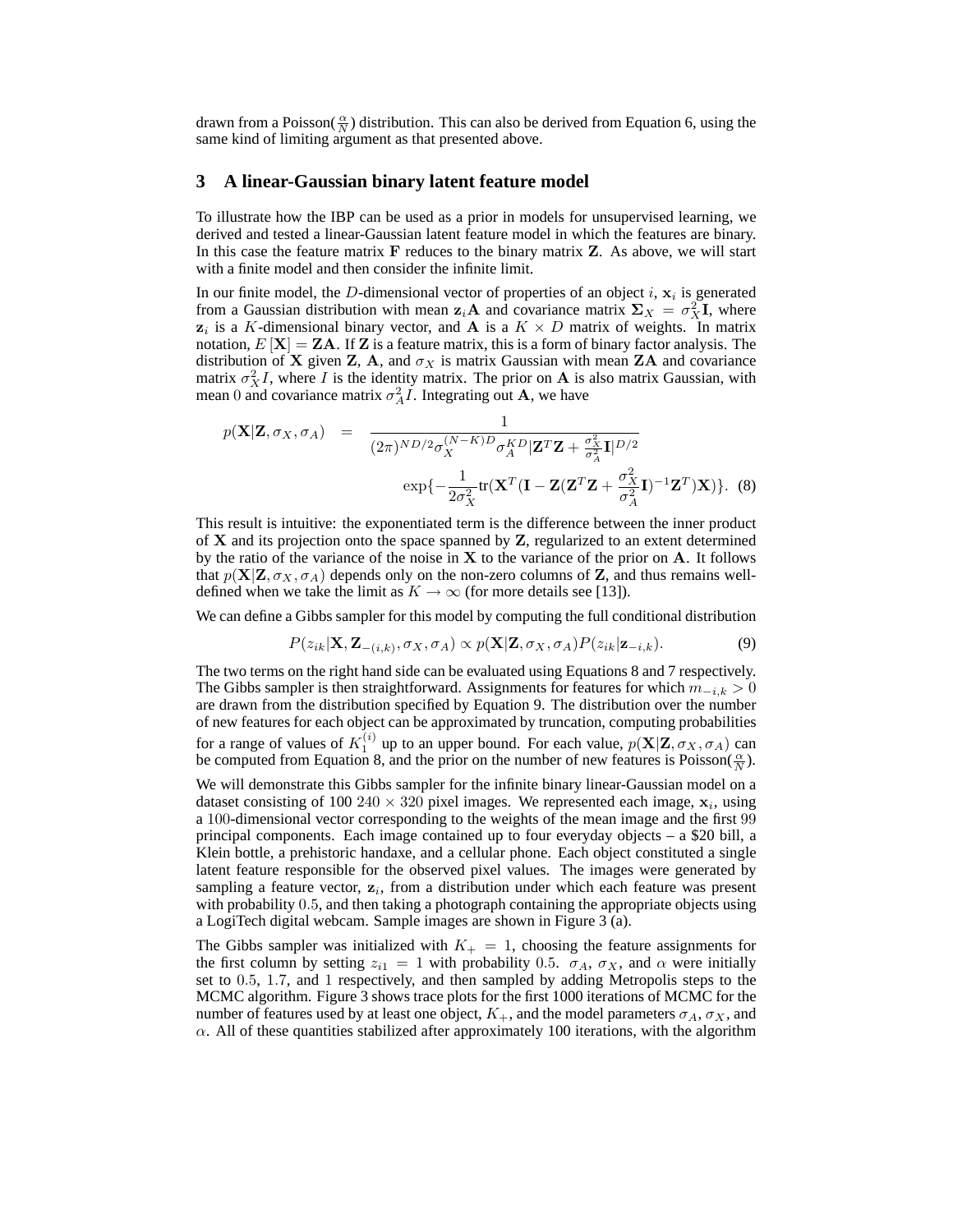

Figure 3: Data and results for the demonstration of the infinite linear-Gaussian binary latent feature model. (a) Four sample images from the 100 in the dataset. Each image had  $320 \times 240$  pixels, and contained from zero to four everyday objects. (b) The posterior mean of the weights (A) for the four most frequent binary features from the 1000th sample. Each image corresponds to a single feature. These features perfectly indicate the presence or absence of the four objects. The first feature indicates the presence of the \$20 bill, the other three indicate the absence of the Klein bottle, the handaxe, and the cellphone. (c) Reconstructions of the images in (a) using the binary codes inferred for those images. These reconstructions are based upon the posterior mean of A for the 1000th sample. For example, the code for the first image indicates that the \$20 bill is absent, while the other three objects are not. The lower panels show trace plots for the dimensionality of the representation ( $K_{+}$ ) and the parameters  $\alpha$ ,  $\sigma_X$ , and  $\sigma_A$  over 1000 iterations of sampling. The values of all parameters stabilize after approximately 100 iterations.